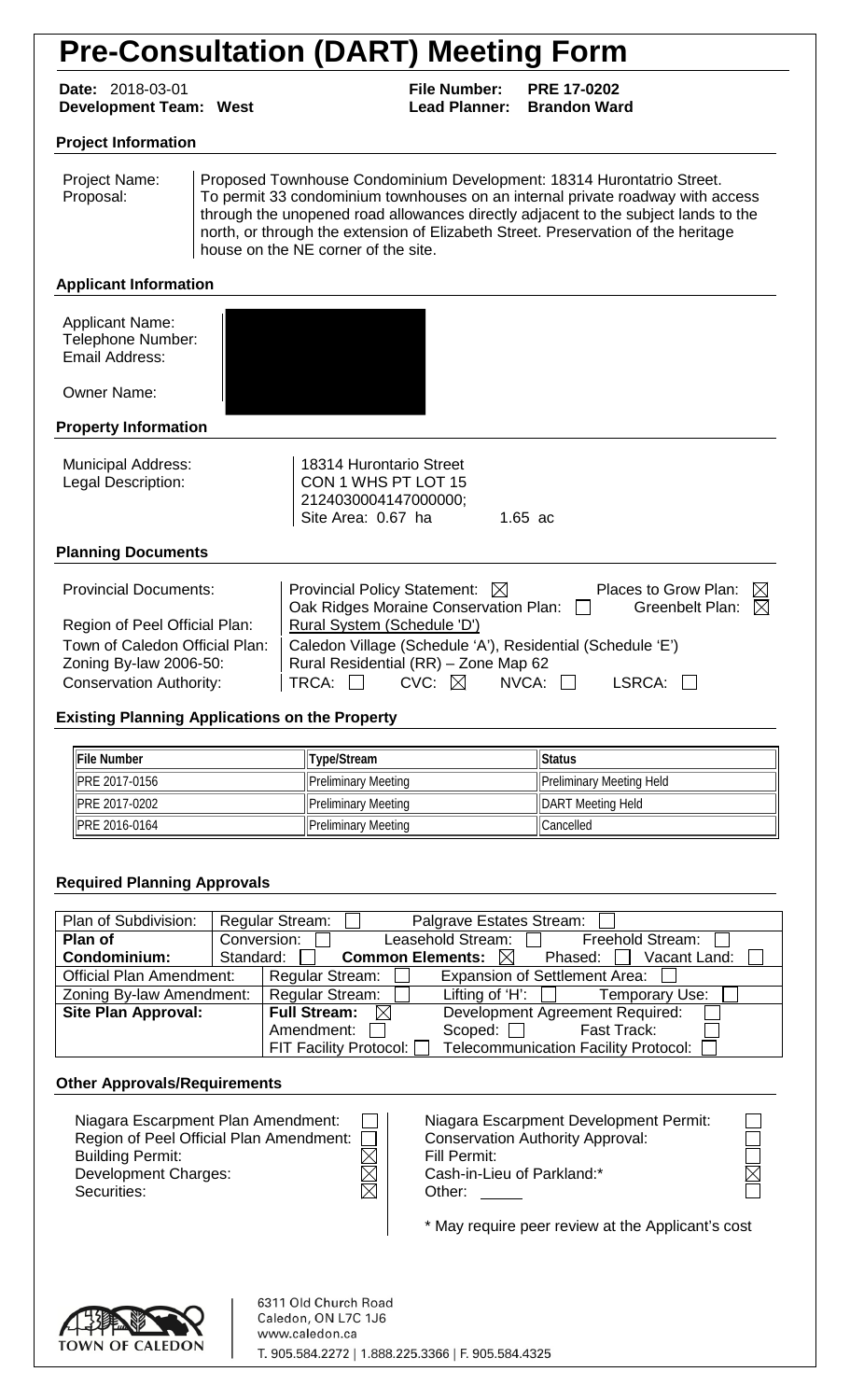## **Complete Application Requirements**

| Document                                                         | Required Number of<br>Copies | Document                                         | Required Number of<br>Copies |
|------------------------------------------------------------------|------------------------------|--------------------------------------------------|------------------------------|
| <b>Completed Application Form</b>                                | Χ                            | $\text{Free}(s)$                                 | Χ                            |
| Pre-Consultation (DART) Meeting Form                             | Χ                            | <b>Cover Letter</b>                              | Χ                            |
| <b>OBC Matrix</b>                                                | Χ                            | <b>Zoning Matrix</b>                             | Χ                            |
| Scalable Concept Plan                                            |                              | <b>Survey Plan</b>                               |                              |
| Full-Size, Scalable Site Plan Drawings                           | Χ                            | Draft Zoning By-Law Amendment                    |                              |
| Plan of Subdivision                                              |                              | Draft Official Plan Amendment                    |                              |
| Plan of Condominium                                              | Χ                            | Agricultural impact Assessment                   |                              |
| Aggregate Resource Impact Study                                  |                              | Archaeological Assessment                        | Χ                            |
| Air Quality Assessment                                           |                              | Architectural Design Plan                        |                              |
| <b>Architectural Design Guidelines</b>                           |                              | <b>Commercial Impact Study</b>                   |                              |
| Built Heritage and Cultural Heritage                             |                              | Cultural Heritage Impact Statement               | $\overline{X}$               |
| Comprehensive Broader Scale<br><b>Environmental Impact Study</b> |                              | Elevation Drawings                               | Χ                            |
| Demarcation of Limits of Natural<br>Hazards                      | Χ                            | Erosion and Sediment Control Plan                | Χ                            |
| Environmental Impact Study and<br>Management Plan                |                              | Fiscal Impact Analysis                           |                              |
| Facility Fit Plan                                                |                              | Fiscal Market Study                              |                              |
| Floodplain Analysis                                              |                              | Floor Plan Drawings                              | Χ                            |
| <b>Functional Servicing Report</b>                               | Χ                            | <b>Geotechnical Reports</b>                      | Χ                            |
| Heritage Conservation Plan                                       |                              | Housing Distribution Analysis                    |                              |
| Hydrogeological Impact Assessment                                | Χ                            | Landscape Plan                                   | Χ                            |
| Neighbourhood Concept Plan                                       |                              | Noise Study                                      | Χ                            |
| On-street Parking Analysis                                       |                              | <b>On-street Utilization Plan</b>                |                              |
| Pedestrian Circulation and Trail Plan                            |                              | Phase 1 Environmental Site<br>Assessment         |                              |
| Planning Justification report                                    | Χ                            | Rehabilitation Plan                              |                              |
| <b>Grading Plan</b>                                              | Χ                            | Servicing Plan                                   | Χ                            |
| Soil Stability Report                                            |                              | Stormwater Management Report                     | Χ                            |
| Traffic Impact Study                                             | Χ                            | Tree Inventory and Preservation Plan             | Χ                            |
| Urban Design Brief                                               | Χ                            | Visual Impact Report                             |                              |
| Water Balance / Budget Analysis                                  |                              | Woodlot Edge Hazard Risk Assessment              |                              |
| Healthy Development Assessment                                   | Χ                            | Draft Condominium Declaration and<br>Description | $\mathsf{X}% _{0}$           |
| Landscape Letter of Conformance                                  | Χ                            | <b>Cost Estimates</b>                            | Χ                            |

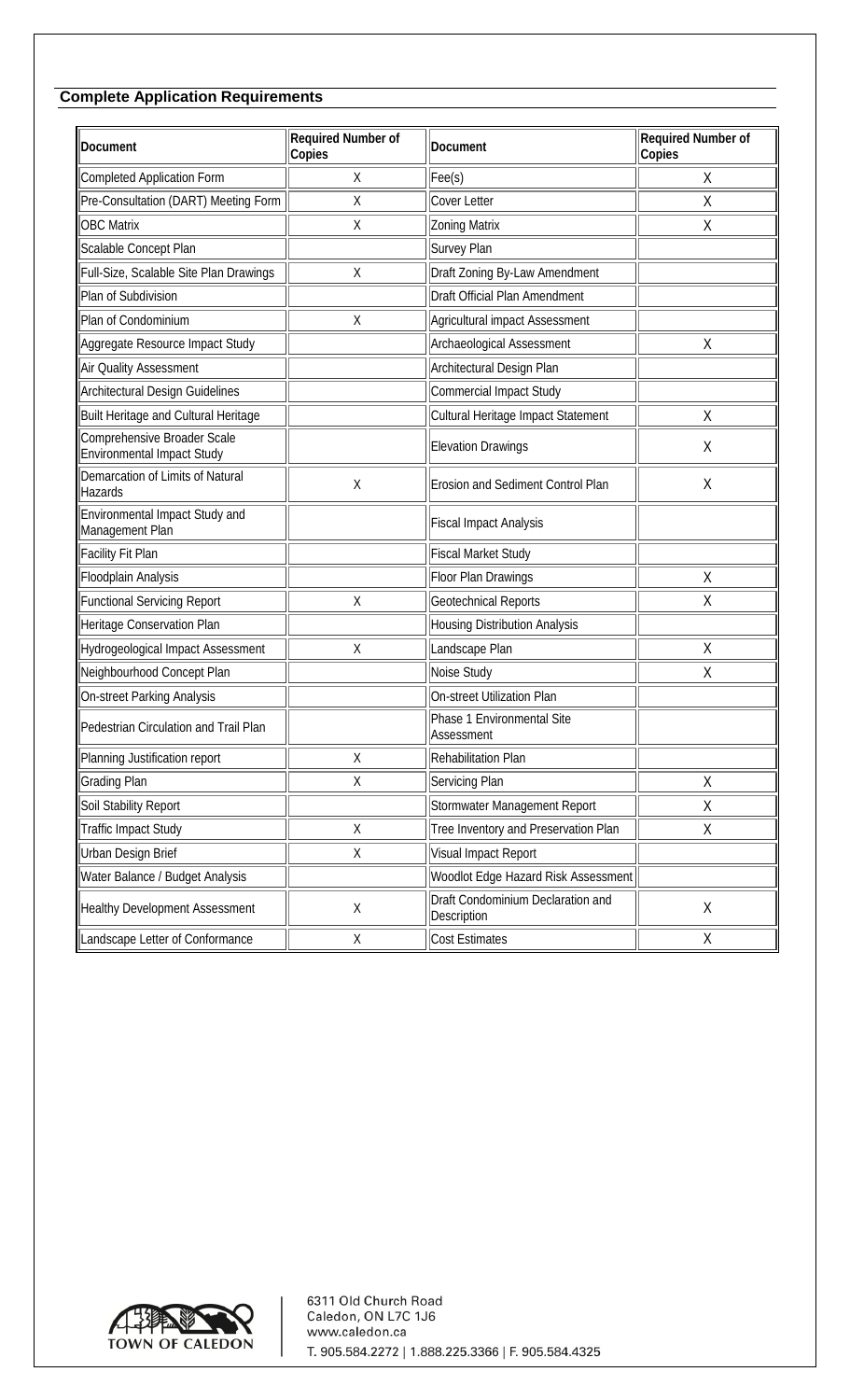## **Pre-Consultation (DART) Meeting Form**

### **Confirmation**

For Official Plan amendment and/or Zoning By-law Amendment applications, templates will be forwarded to you electronically. Please sign below to confirm that you have received and reviewed the following documents:

| <b>Official Plan Amendment Template:</b>                                                                                                                                                                                                                                                                                                                                                                                                                                                                                       |   |
|--------------------------------------------------------------------------------------------------------------------------------------------------------------------------------------------------------------------------------------------------------------------------------------------------------------------------------------------------------------------------------------------------------------------------------------------------------------------------------------------------------------------------------|---|
| N/A<br>Name<br>Date                                                                                                                                                                                                                                                                                                                                                                                                                                                                                                            |   |
| Zoning By-law Amendment Template:                                                                                                                                                                                                                                                                                                                                                                                                                                                                                              |   |
| N/A                                                                                                                                                                                                                                                                                                                                                                                                                                                                                                                            |   |
| Name<br>Date                                                                                                                                                                                                                                                                                                                                                                                                                                                                                                                   |   |
| Where design guidelines are applicable, the documents below are to be reviewed, consulted and<br>addressed through the proposed application. All documents can be found on the Town's website. Please<br>sign below to confirm that you have consulted with the necessary guidelines.                                                                                                                                                                                                                                          |   |
| <b>Industrial/Commercial Design Guidelines</b>                                                                                                                                                                                                                                                                                                                                                                                                                                                                                 |   |
| <b>Belfountain Commercial Development Guidelines</b>                                                                                                                                                                                                                                                                                                                                                                                                                                                                           |   |
| <b>Bolton</b><br>Camp Villas Corporation Architectural Design Guidelines<br>Bolton Landscape and Streetscape Plan<br>Northeast Bolton Secondary Plan (Residential Policy Area "B") Landscape Standards and<br><b>Design Guidelines</b><br>Regional Road 50 Landscape Master Plan<br>South Bolton Shopping Centre Design Guidelines<br>Tertiary Plan Area Landscape Standards and Design Guidelines<br>West Bolton Secondary Plan Area (Residential Policy Area ":A") Landscape Standards and<br><b>Urban Design Guidelines</b> | Ë |
| <b>Caledon East</b><br><b>Community Design and Architectural Design Guidelines</b><br><b>Streetscape Study Architectural Guidelines</b><br><b>Streetscape Study Design Concept</b><br>Streetscape Study Addendum                                                                                                                                                                                                                                                                                                               |   |
| <b>Inglewood Community Design Guidelines</b>                                                                                                                                                                                                                                                                                                                                                                                                                                                                                   |   |
| <b>Mayfield West</b><br>Fernbrook Subdivision (Snell's Hollow) Architectural Vision and Design Guidelines<br>Fernbrook Subdivision (Snell's Hollow) Community Design Guidelines<br>Mayfield West Community Design Plan                                                                                                                                                                                                                                                                                                         |   |
| <b>Tullamore Secondary Plan Community Design Guidelines</b>                                                                                                                                                                                                                                                                                                                                                                                                                                                                    |   |
| Name<br>Date                                                                                                                                                                                                                                                                                                                                                                                                                                                                                                                   |   |
| <b>Notes</b>                                                                                                                                                                                                                                                                                                                                                                                                                                                                                                                   |   |

This form addresses only those items that are required in order for the Town to deem that application complete and be able to begin the review process. If an application does not contain the items noted above along with the items included in the appropriate process manual, the application will be deemed incomplete and will not be accepted by the Town of Caledon. As a result of comments received during the processing of the application(s), amendments, addendums, and/or additional studies and material may be required.